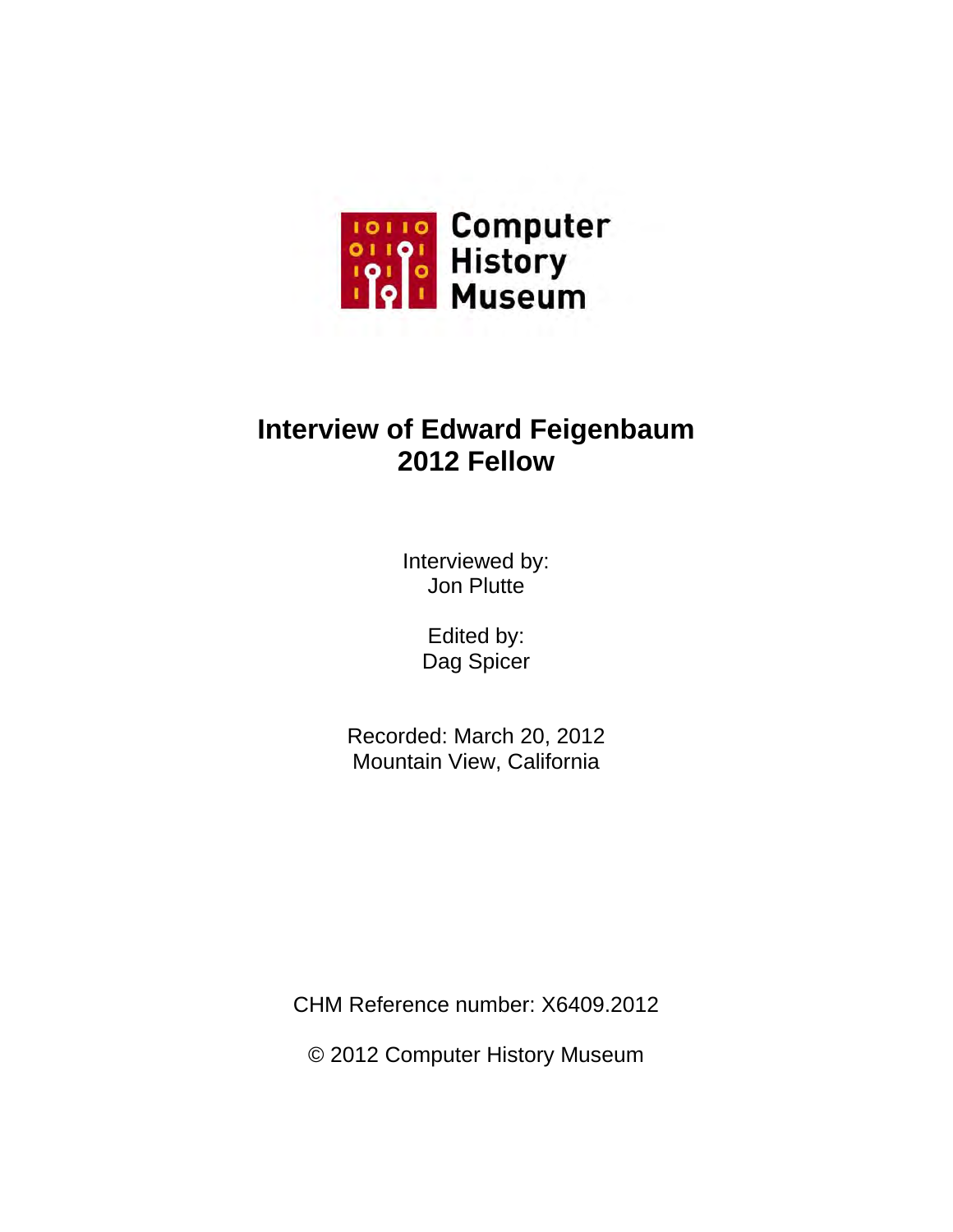**Plutte**: This is Jon Plutte with Ed Feigenbaum at the Computer History Museum. It's March 20, 2012. Thank you for joining us. I'm going to start off with some questions about-- I'd actually like to start-- it's a little bit reversed, but what got you interested in artificial intelligence? How did you start your career?

**Feigenbaum**: Stop for a minute. Let me just get that answer organized. It's actually a great historical story, which I think Kirsten has heard again and again.

**Plutte**: So, if you could look at me, it'd be great. Go ahead.

**Feigenbaum**: I first got in-- <coughs> excuse me. I first got interested in computers as a kid, when I didn't know anything about the kind of computers that we have today, but my father was an accountant and he would do work at night, and he'd bring home large mechanical calculators of the kind that we have here in the Computer History Museum. And, being a nerdy kid, I became a master of those calculators and I loved to show them to my friends and I showed off-- I mean, those friends were great at football and tennis. I was great at calculators, but then I got to Carnegie Tech, what is now called Carnegie Mellon University, and during my undergraduate time there as an engineering student, I happened to come across one of the true geniuses of the  $20<sup>th</sup>$  century, Herbert Simon, who was in the process of coinventing what we now call Artificial Intelligence, along with Alan Newell there and of course John McCarthy and Marvin Minsky at MIT. I was taking a class as a senior from Herb Simon called "Mathematical Models in the Social Sciences," and he walked in after the Christmas holiday and he said, "Over the Christmas break, Alan Newell and I invented a thinking machine." Well, that really blew our minds, a six-person seminar. We could ask questions: "What do you mean by a machine? What do you mean by a thinking machine?" And then he handed us a manual of the IBM 701. [a mainframe computer] Carnegie Tech didn't have a computer at that time, and I took it home and read it from cover to cover. I remember staying up all night and by morning I was born again. I was going to go into this field, and I got a job at IBM in the summer, learned how to program. I went back to Carnegie to be one of Herb Simon's graduate students and then did my thesis in a part of artificial intelligence that we now call computer simulation of human cognitive processes, the psychology end of AI. Later on, I switched to the engineering side of AI.

**Plutte**: What is the goal of artificial intelligence research?

**Feigenbaum**: In the early days, artificial intelligence research broke up into largely two subfields with somewhat different goals, although they worked together. One was the goal of modeling the information processes of human thought, giving precise definition to exactly what was going on in the mind during cognition and perception, and when I say modeling, I mean that we were trying to model as one would think that physicists model, where we wanted precise, verifiable models. Indeed, I first began to work on that for my Ph.D. thesis with Herb Simon and then continued on for several years after that working in that area.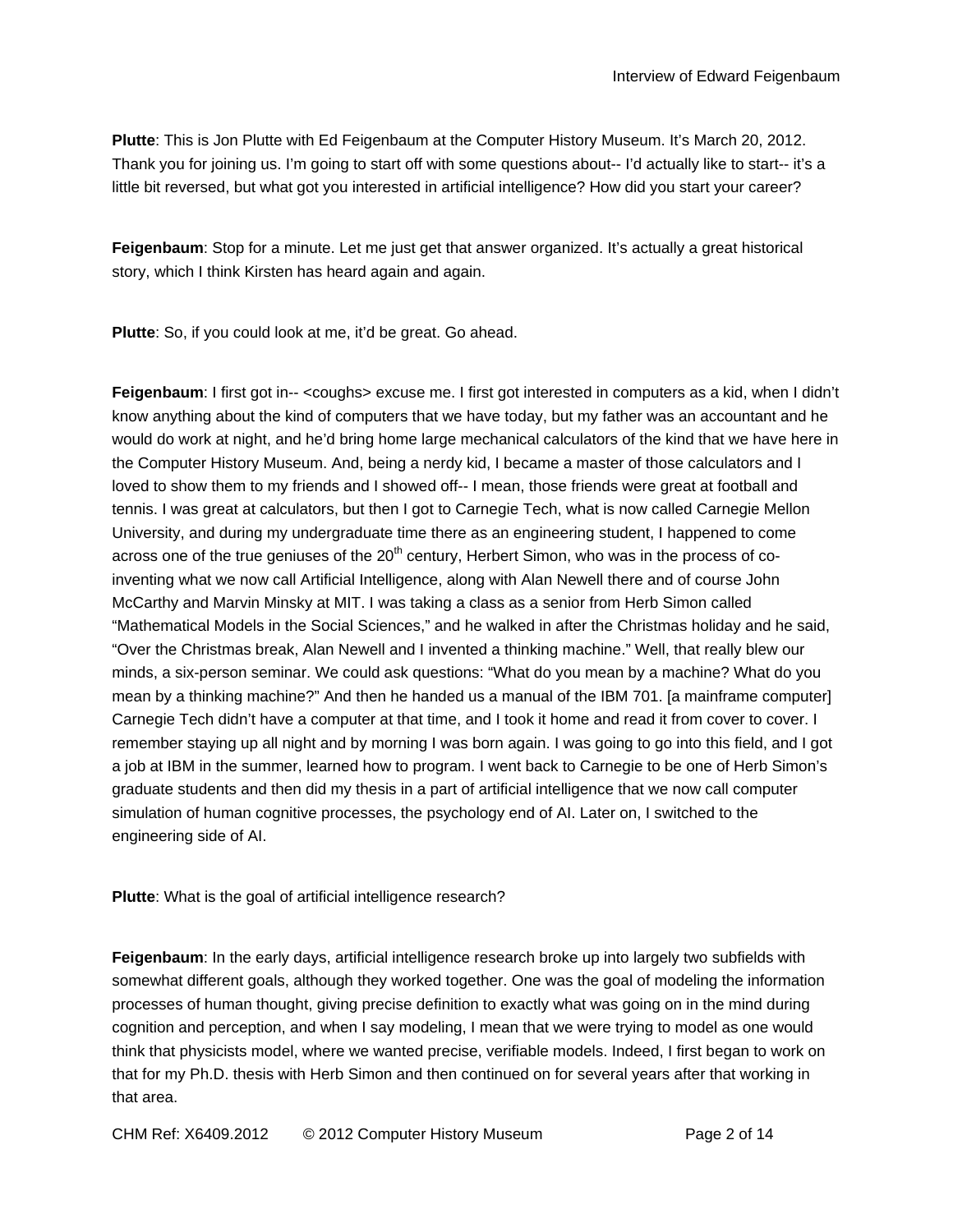The other part of artificial intelligence is the engineering side of the discipline that wants to build the smartest possible machines, whether or not those programs-- by "machines" I mean "software"-- whether or not that software is a good model of human thought. The spirit is the same as with aviation. You want to get a jet plane that flies the highest and the fastest, not necessarily [one that] flaps its wings. In recent years, we've had an augmentation of those goals. Around 1980, what became a major goal of artificial intelligence was the goal of machine learning, not just the performance of cognitive acts as well as people but learning from sensory signals, as well as people do and even better. And, finally, artificial intelligence moved on to the goal of augmenting human intellect, not simply matching it or replacing it, but augmenting it as an amplifier of human endeavor, you might say continuing the evolution of the mind, except continuing it in software and silicon.

#### <crew talk>

**Plutte**: Just to follow up on that a little bit, there's a lot of people who're afraid that artificial intelligence is trying to replace human thinking, what do you say to somebody who believes that?

**Feigenbaum**: Will artificial intelligence replace human thinking? Well, first of all, it's unlikely in any reasonably short term, because the amount of commonsense memory and knowledge of the world that humans have so far outstrips what we've been able to accomplish with artificial intelligence that at best these programs will be adjuncts to human thought, but in certain areas, artificial intelligence programs will be replacing human thinking, in areas where human thinking is either too slow or has certain defects.

People are not very good, for example, at combinatorics. Anything involving combinatorial manipulation, they're unsystematic. So, it would be good to have a machine replace a person. People don't exploit knowledge very systematically. They grab knowledge out of their memory in a rather haphazard and unstructured way, so programs being systematic in certain areas can far outperform the abilities of human beings. Now, we're already in a situation in which some artificial intelligence programs are replacing people in critical situations where we may feel uncomfortable: for example, AI in robotics on the battlefield, AI in managing one or more drones in drone strikes. So, AI is capable of doing tremendous good. It's capable of making superb-- sorry. It will be capable of making superb medical diagnoses from vast amounts of evidence in the medical literature, but it will also be able to produce complex strategic and tactical plans in military warfare, as well as equally successful military defense strategies.

**Plutte**: Can you explain for me the difference between inference and knowledge-based approaches to AI?

#### **Feigenbaum**: Let me..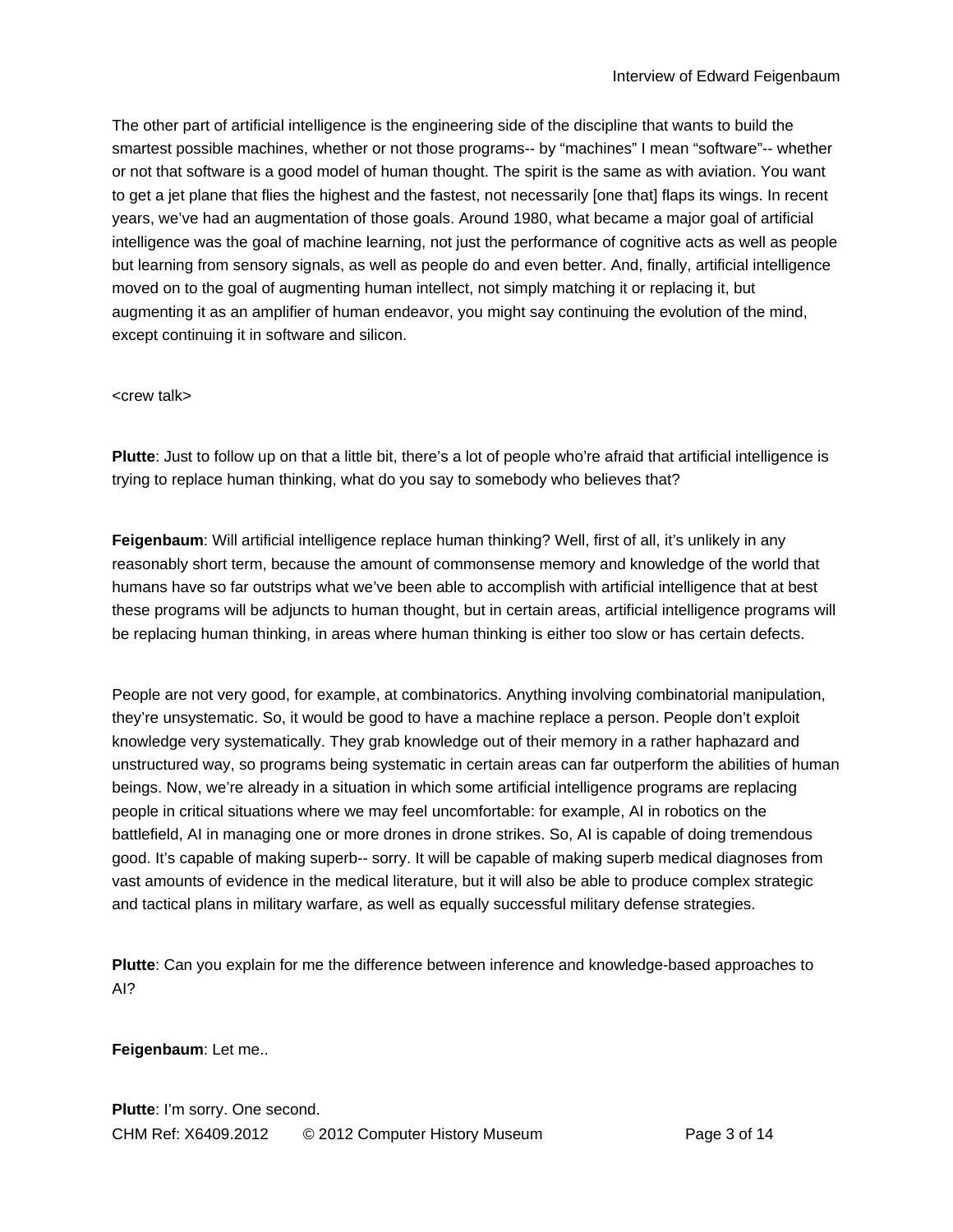## **Feigenbaum**: Hang on.

## **Plutte**: Are you okay?

**Feigenbaum**: Let me go back to that other question. If people are concerned about robots replacing human labor, they have a very good reason to be concerned. Robotics is advancing extremely fast, and much of the endeavor that we're asking robots to do is not the most intellectual kind of endeavor. It's usually an endeavor that involves manipulation of hands and arms and objects in space, and that can be done very well by machines. It can be done rapidly, precisely with heavy objects, light objects, precision tooling and so on. So, we will, just as we have seen jobs move because of globalization, we will also see jobs move even within the United States because of robotization, and there's really nothing we can do to stop that. That's a technological given, the way we're heading, but we can prepare for it. Now you asked another question.

**Plutte**: I have a follow-up, but I'll do that in a while. Explain the difference between the inference and knowledge-based approach to AI.

**Feigenbaum**: Inference is about reasoning. Inference is something that you learn in a college class on logic, which you may have taken in the philosophy department or you may have taken it in the math department, where it's called mathematical logic. It's all about the intricate step-by-step allowed rules of reasoning that give you guaranteed, proven and accurate results, essentially mathematical truth, results that accord with mathematical truth.

The knowledge base of an artificial intelligence program consists of the symbols that represent what it is you are reasoning about. Those are called the domains. The world consists of enormous numbers of domains of knowledge. Almost everything is its own domain of knowledge and has specialized properties and attributes and values of those attributes and collection of things that we call situation-action rules. If I'm in this situation, then I take that action; or I [can] believe this other set of symbols that can be used in the inference step.

Now, it turns out that by experiment we discovered [by] approximately 1968 what I originally called the "knowledge is power" hypothesis, but it was so validated that it became known as the "knowledge principle" -- that the quality of the behavior of these programs that we write is almost entirely a function of what's in the knowledge base and not what's in the inference engine, so all that stuff that you learned in that math course about  $20<sup>th</sup>$ -century mathematical logic or even  $19<sup>th</sup>$ -century from Boole onward? Well, turns out all you really need is a little Aristotle and maybe augmented-- not maybe, certainly augmented with Bayes' theorem for probabilistic reasoning. So if you have Aristotle and Bayes in the box, you have enough reasoning, but you can never have enough knowledge of a domain, because knowledge always improves the result.

CHM Ref: X6409.2012 © 2012 Computer History Museum Page 4 of 14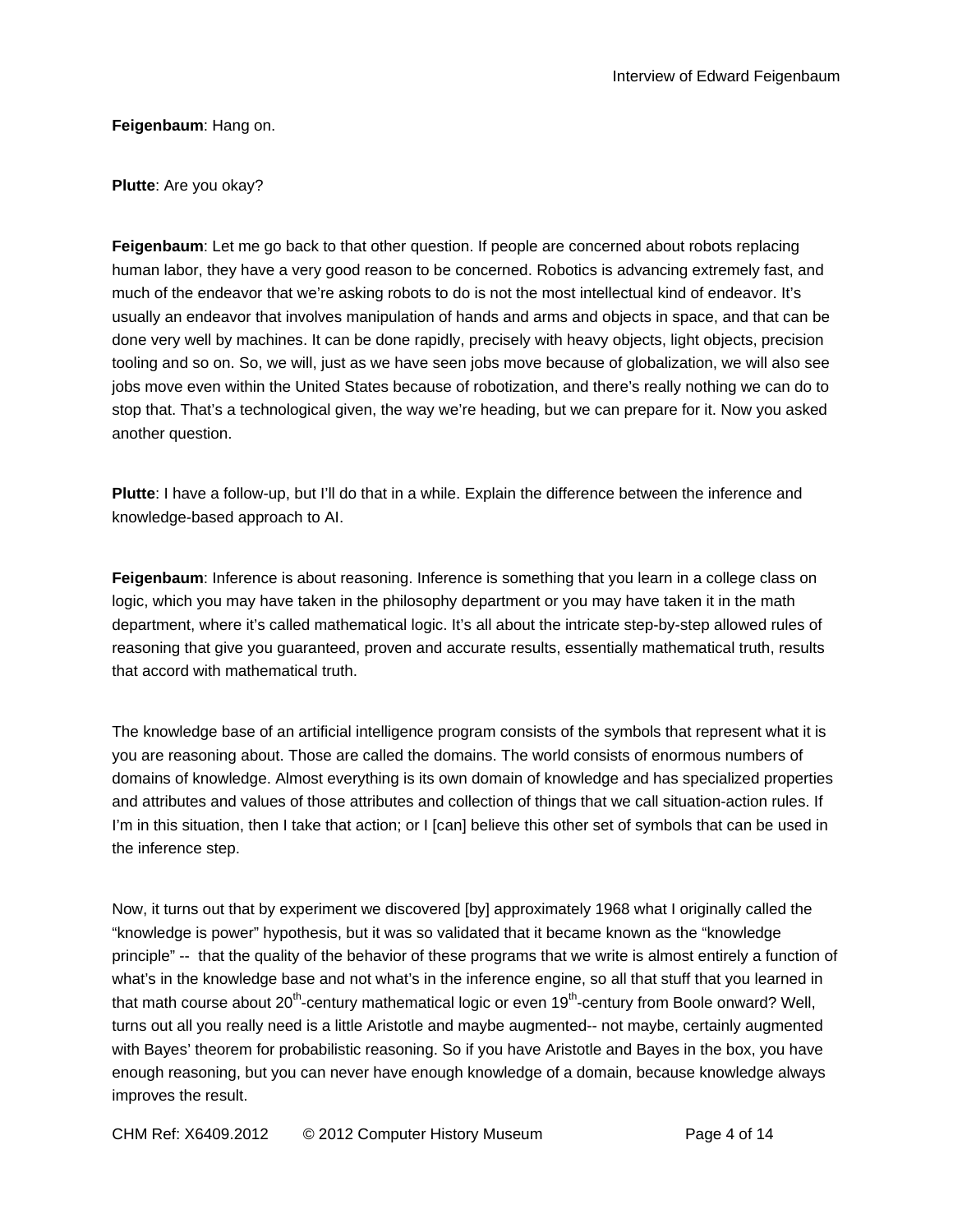**Plutte**: And this may be too broad a question. How does that specifically relate to your work? You talked about that a little bit, so how did you use these two concepts to advance your work?

**Feigenbaum**: In the early 1960s I decided to move from the psychology side of artificial intelligence, the computer simulation of human thought, to the engineering side. It was just an inner feeling I had that I really did want to work on the problem of the smartest possible machine, what the great statistician I.J. Good in 1956 called the "ultra-intelligent computer." Well, that's a very big concept and you have to work on a piece of it, and the piece that I chose was not puzzle-solving, not deduction, which is most of what AI had been working on, but induction, the induction of hypotheses from data or even more grandly the induction of theories from hypotheses and data. And even that's too big a problem to work on, so I chose to model that as scientists would do it, scientific induction, because in my view, scientists were professionals--they were experts--in induction. That was their business, developing hypotheses and theory from data.

Well, it happened that I was extremely fortunate to recruit as a colleague a legendary scientist at Stanford, Joshua Lederberg, a Nobel prizewinner in genetics, and he was interested in exactly the same problem, coming at it from the point of view of a scientist who wanted to see what computers could do, a reflective scientist who wanted to see what computers could do to automate scientific work. So, he and I and a small group of young scientists developed a program called the DENDRAL program, which formed hypotheses in a small area of physical chemistry called mass spectrometry. We were fortunate there to recruit another genius, Carl Djerassi, head of the Stanford Mass Spectrometry Lab but also the inventor of the birth control pill, so we had two geniuses working on this project, and that gave rise to the [expert system]. Then from that we developed applications in medicine and engineering and even military applications.

Now, that gave rise to a big picture of what it is we were doing. We were using some inference processes but we were mostly extracting knowledge from the heads of experts in an area in the quest to model the knowledge of those experts and put it to work. Almost all of the work came in the extraction and modeling of that knowledge. The extraction part was called knowledge acquisition. We hoped it would eventually be done by machine. In fact, we did a major piece of work in trying to develop a piece of the theory of mass spectrometry automatically, and it happened. We actually were able to publish a brand-new piece of physical chemistry in the *Journal of the American Chemical Society* done by a program, although we didn't give the program any credit; we just put it in a footnote. So, that's where we got the idea of the knowledge principle, that almost all the power of the program came from what it knew. The reasoning processes were extraordinarily simple. We didn't have to dive into 20<sup>th</sup>-century mathematical logic and pull out fancy things.

**Plutte**: Can you talk about the early enthusiasm for thinking machines and how has this thinking evolved?

CHM Ref: X6409.2012 © 2012 Computer History Museum Page 5 of 14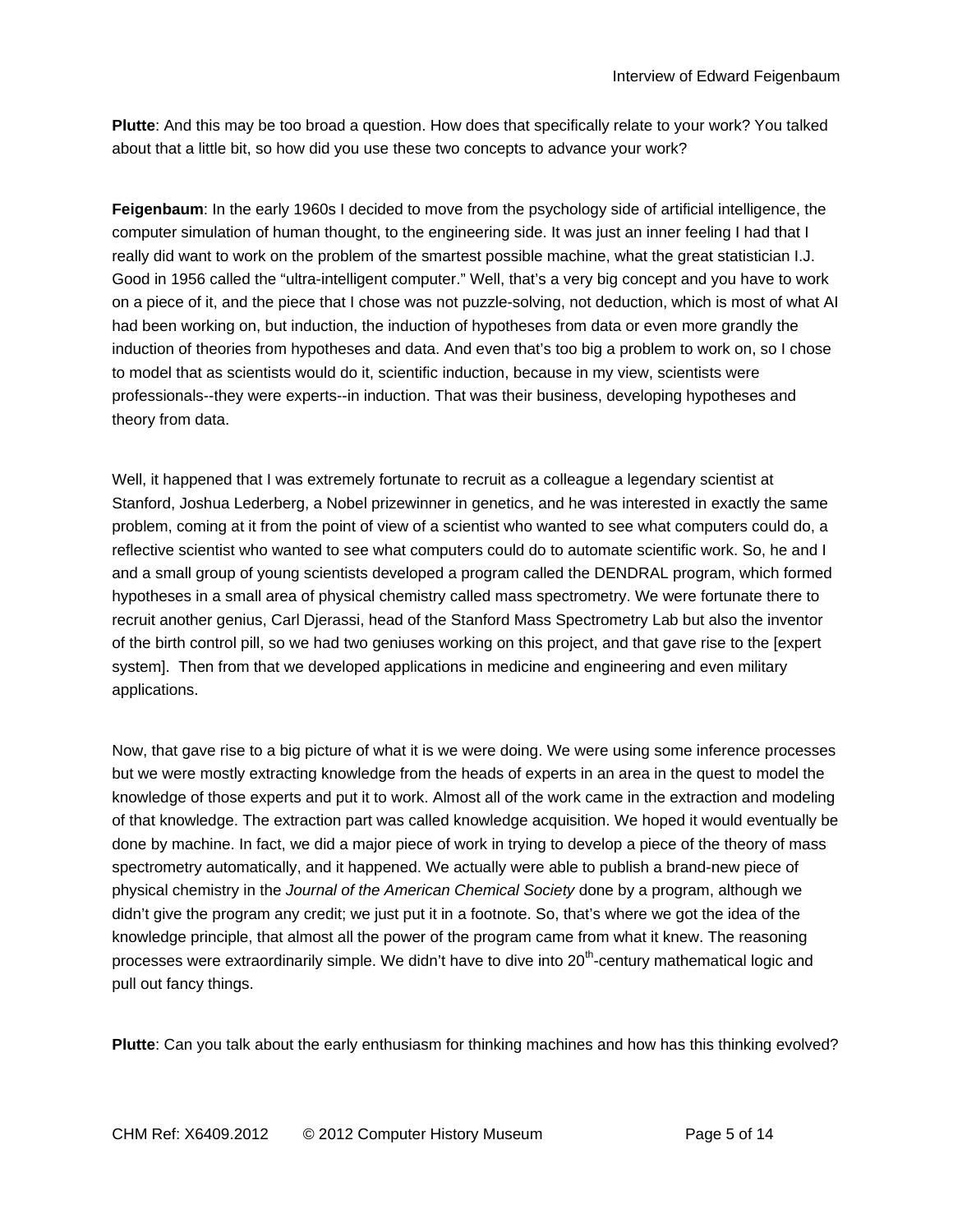**Feigenbaum**: Hold on a second. I want to see how I started my answer for that. Let's talk about the early enthusiasm for artificial intelligence and the later stages of disillusionment and re-enthusiasm about artificial intelligence.

It's often said that we overestimate what can be done in the short term and we underestimate what can be done in the long term. The Computer History Museum contains wonderful examples of that in almost every exhibit. Well, the idea of modeling human thought was a breakthrough, a paradigm breakthrough in the early '50s pioneered by, of all people, Alan Turing, whose [birth] centenary we are honoring this year. And it was carried on by people like Newell and Simon and others of the time, Herb Gelernter and some students of Marvin Minsky into some spectacular early successes. For example, the very first artificial intelligence program to follow on from Turing's great 1950 vision was the program that I had mentioned, which was- I should scratch that- was the follow-on to Turing's great vision of the 1950s was the very first artificial intelligence program, the Logic Theorist program, whose task it was to prove theorems in Chapter 2 of the great monument of 20<sup>th</sup>-century mathematical logic, Whitehead and Russell's "Principia Mathematica," and it proved all the theorems in Chapter 2, but one of the proofs, Theorem 2.85, was done in two or three lines compared to two pages that it took Whitehead and Russell to prove that theorem.

Simon sent the proof to Russell and Russell was mightily impressed in written correspondence with Simon. So, there were spectacular successes. Herb Gelernter's program the next year, 1957, proved theorems in high school plane geometry and took the New York State Regents exam in plane geometry. It was the only taker of the exam in-- sorry, in 1958. It was the only taker of the exam in 1958 that got a perfect score. These early successes led to a phase of overprediction, which seemed actually to be validated by the arrival of expert systems on the scene. Here were programs that were performing at or better than the level of experts, of Ph.D.s in mass spectrometry, for example, or experts in medical diagnosis.

Eventually, this line of work hit a wall. It hit the wall of brittleness, when you go outside the area of specialization, the domain. The programs don't work right, because-- remember the knowledge principle. They don't know enough about the rest of the world, so they break. But people have vast amount of common sense, with which they can paper over these breaks in the reasoning process. People use language and exhibit fluid language skills, which computer programs were not able to do, especially at that time. So, there came the inevitable period of disillusionment in the public's eye and in the eye of the media, but quietly AI kept making progress and recently has achieved very spectacular results, again, that have captured the public imagination. I'm thinking of the autonomous driving vehicles of the Stanford and Carnegie Mellon people who won the DARPA Grand Challenge prizes for driving over the desert and in urban settings. I'm thinking of IBM's Watson program, one of the most spectacular performances ever of an AI program. I'm thinking of the Siri program, which [was] developed out of a DARPA-sponsored research program integrated by SRI and used by Apple in its most recent release of its iPhone. These are dramatic steps forward in the use of AI. So now the overprediction is starting again, and we're probably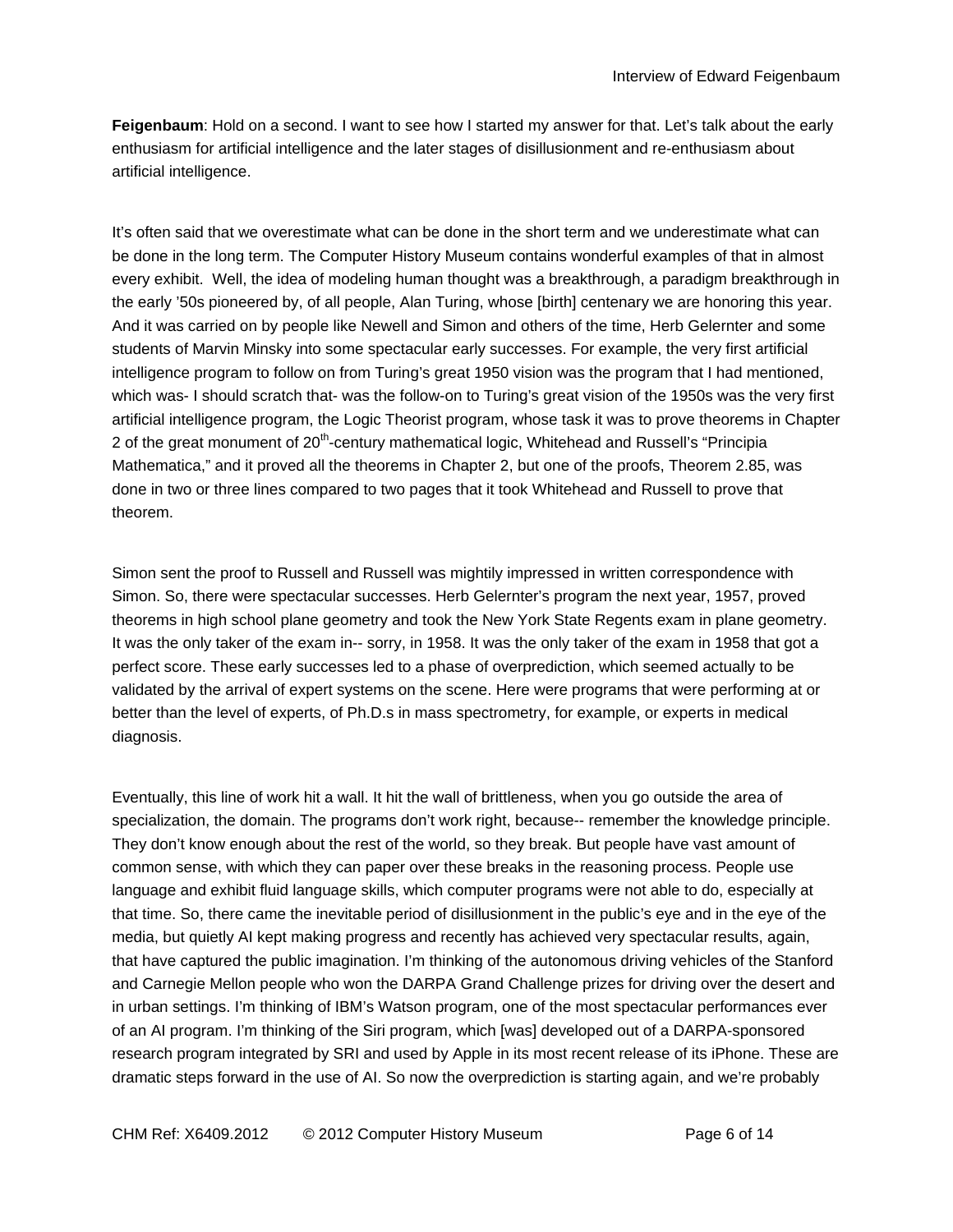overpredicting what's going to happen in 2030 and we're probably underpredicting what's going to happen in 2050.

**Plutte**: I'm just intrigued by the concept of human common sense papering over the missing pieces or something like that. Could you just talk a little bit about your thoughts on what that is, and is that something we can replicate, or is somebody working on replicating that, or is that a side question? I don't have an answer off of that.

**Feigenbaum**: The big breakthrough in the use of commonsense knowledge in artificial intelligence came simply with the realization that it had to be done. It wasn't a simple job. It was an excruciating, painful, long-term job of codifying millions and millions of statements about ordinary human activity, and there was no one who wanted that job except one person, a former student of mine, Douglas Lenat, who did it at a research organization in Texas, and when that research organization folded he set up a corporation called Cycorp to continue to do that work, which he is doing at the present time. Cyc knows five million things currently of ordinary commonsense knowledge, not only about day-to-day activities but also commonsense knowledge about different areas of work, like, for example, if you're a doctor there are some things that you know that are specializations of your field, but there's other things you know which are simply common sense about people and patients and how they act. And Lenat and his sponsors are just- his sponsors are paying him to codify vast amounts of commonsense knowledge, which can be used to bridge between those parts of the knowledge base that are well developed and those parts for which there is either nothing or only ill-developed parts.

**Plutte**: Very interesting.

**Feigenbaum**: I might say that Lenat's work is in contrast to much work in artificial intelligence which is on the theoretical side of representing commonsense knowledge, so here's an important thing to know: that the first AI conference was attended by people who had experimentally developed programs to achieve significant goals. I mentioned the Logic Theorist program of Newell and Simon, but also by John McCarthy, whose paper in 1958 was a significant landmark. It was called "Programs with Common Sense." And McCarthy's theories over the years developed the theoretical basis for commonsense reasoning, but it didn't produce concrete programmed artifacts to do that. It was Lenat and people using the experimental method that developed the actual programs that took us significantly down the road toward realizing that dream. Let me also say that artificial intelligence is mostly an experimental discipline. We're not as mature as physics in which we can support both a vibrant experimental organization and a vibrant theoretical organization. We are mostly experimental. Theory is not a strong part of the work in artificial intelligence.

**Plutte**: How would you describe the study and development of expert systems to the average person?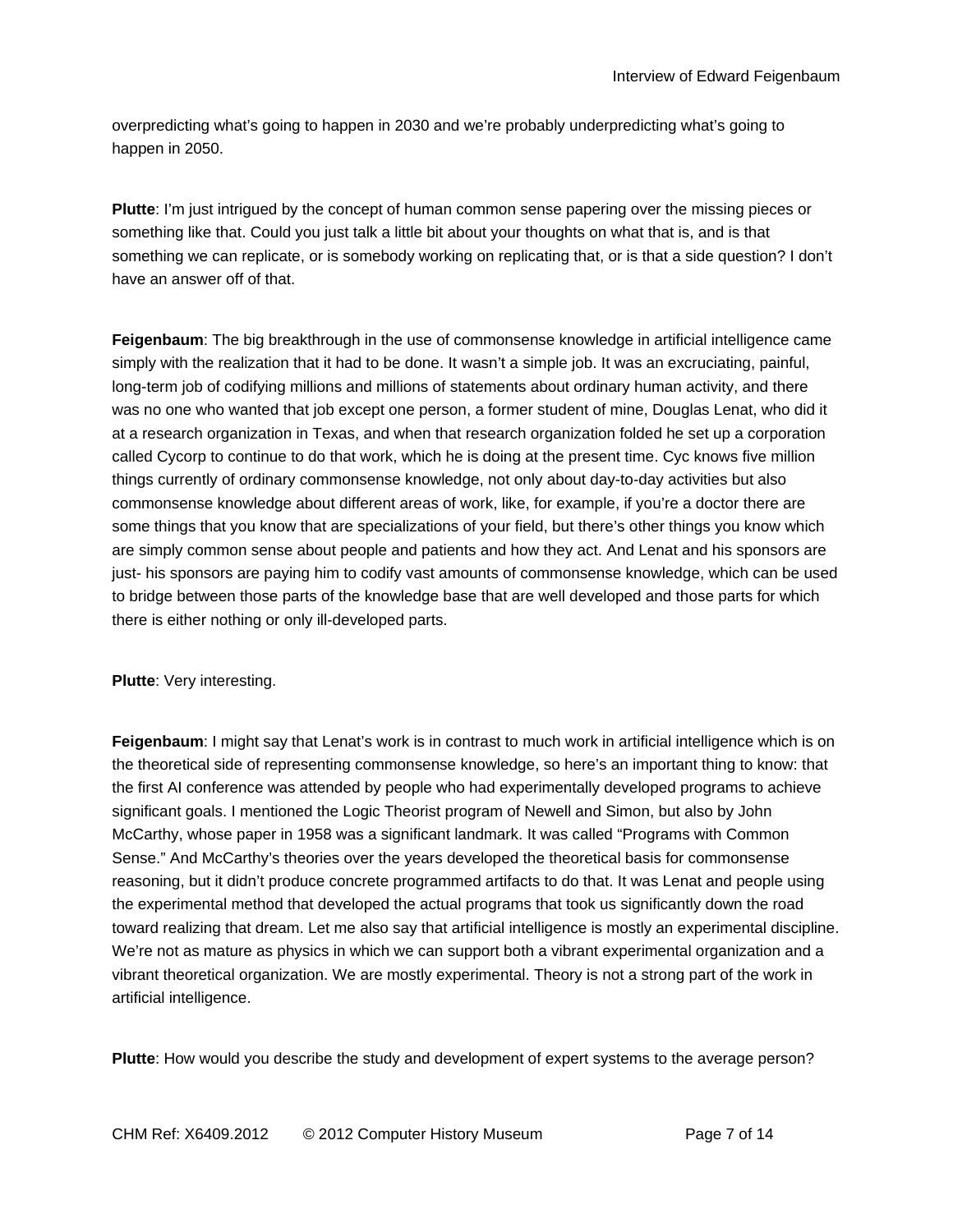**Feigenbaum**: An expert system is an artificial intelligence program that is aimed at doing intelligent thought. It's an artificial intelligence program that seeks to perform intelligent tasks in specific domains of expertise, where we notice and respect expertise. Almost all fields of human endeavor are fields in which bodies of expertise exist. The expert system builder wants to get that expert knowledge out of the heads of the practitioners and model it as symbolic structures that we put in the memory of a computer and we turn over to the inference processes to solve problems. So, an expert system is really a model of an expert's way of thinking and an expert's knowledge of a field. The people who do that kind of work, the work of extracting knowledge from experts in a very careful and systematic way, and then representing it for a machine are called knowledge engineers. And they are the people who build expert systems.

**Plutte:** Can you give me a very common example of an expert system t—one that we encounter daily? Can you talk about it a little bit?

**Feigenbaum**: Let me give you a couple of examples of expert systems that we might use [perhaps even] every day. When Apple's Siri came out, it was -- in fact, even when Siri was in an early stage of alpha testing, you would notice that Siri knew some things very well. And the rest of the world it didn't know much about. It knew about restaurants and it knew about hotels. And it knew about travel planning and things like that. But if you asked it anything else, it would just say, "Sorry, I really don't know about that." And now it says so in a very pleasant and most cheerful female voice.

Later, when Siri was incorporated into the Apple iPhone, people noticed that [they] changed its areas of knowledge. Apple decided it ought to know other things besides or maybe instead of the hotels. Maybe hotels were not the source of the greatest interest to phone users. But what was of interest was how to get the iPhone to do certain things for you. That was a real interest. So Siri was able to do that, send a message, send a message to a certain person about this. That's one example of an expert system driven by a beautiful, natural language front end where you could actually see the shift in knowledge bases over time. Another example comes from Microsoft Research. It's not widely in use but it could be. It's part of the Bing system for mapping and highway travel. The system developed by the artificial intelligence lab at Microsoft Research includes an immense amount of knowledge about specific-- 72 specific areas of the United States. Historical traffic flows, so that if anything happens on the road that you're on, particularly a freeway, it will immediately tell you where to get off that road and route you through city streets that, for that time of day, and both weather conditions and all kinds of other contextual things, would be the best for you and how to get back on the freeway on what exit ramp. Now, there's an expert system that you can just call up from let's say your iPad in the car and watch it happen. It'll tell you what to do.

**Plutte:** What is the purpose of developing an intelligent machine?

**Feigenbaum**: One might as well ask what's the purpose of developing a computer in the first place. Computers were developed to do complex, high-speed arithmetic. They were developed during World War II and then in the post World War II period, particularly by Von Neumann working at the Institute for

CHM Ref: X6409.2012 © 2012 Computer History Museum Page 8 of 14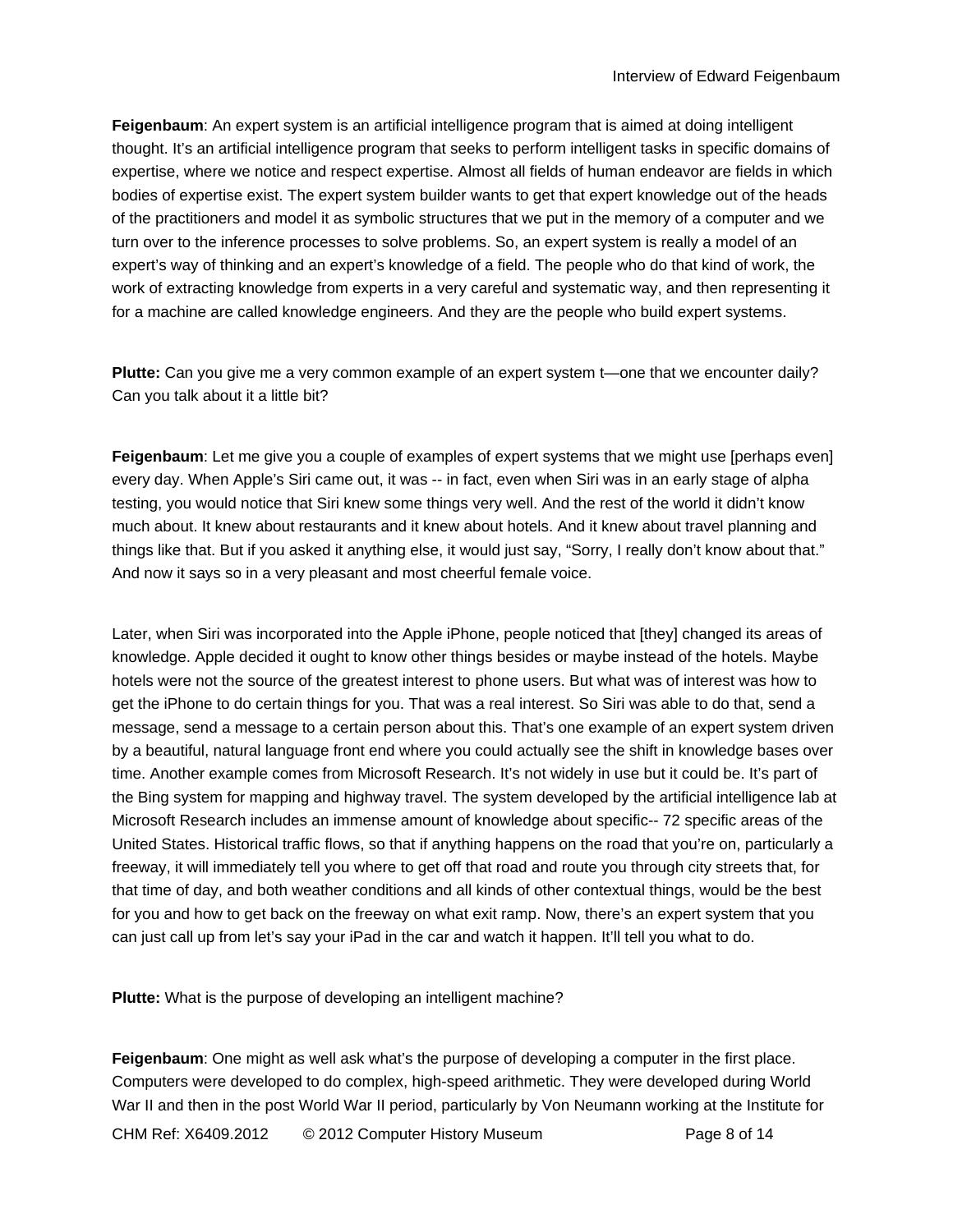Advanced Study at Princeton, to do what we later came to know as H-bomb calculations. Well, artificial intelligence programs were born with the idea of doing symbolic computation, the symbolic manipulations that we call thinking for complex problems. And maybe we could accomplish it at levels of difficulty that people couldn't handle. We also wanted to develop artificial intelligence programs because we believed that thinking was no more than information processing in a complex program called the mind, which ran on a complex machine called the brain. And by modeling those information processes, we'd be able to get a better handle than psychology ever had before on [how] things worked in the mind. And in fact, it caused a revolution in psychology. It's called the cognitive science revolution. One might ask what was the purpose of genetic mutations from the chimpanzee to the human brain. The human brain is the most highly evolved mechanism in all of evolution. With the human brain, we have been able to invent the world. We are the masters of the artificial world. We created all the artifacts. We are now becoming the master of the natural world. And yet, there is very little difference between a chimpanzee's genes and human genes. Now, what was the purpose? Man's brain is not the -- humankind's brain is not the end of the evolution of the brain. And we're in the process of evolving thinking capacity not biologically but artifactually with AI programs.

**Plutte:** And I know we sort of touched on this in a lot of different ways. But the direct question is how would this be helpful to humanity?

**Feigenbaum**: Well, humankind is a tool builder, has always been a tool builder. This was the latest - computers and AI and other activities of the information revolution are the latest tools that humankind has invented. And as we know, the tools can be invented for better or for worse. The tools of -- one of the inflection points of human civilization was the Industrial Revolution, the invention of, for example, the steam engine and things associated with it. And yet, the Industrial Revolution led directly to World War I and World War II, vicious and ugly uses of industrialization. It's the same with artificial intelligence. It could be used to now a little bit and in the future very much to do exquisite and complex medical diagnoses of a kind that we never had available for us especially in the light of enormous amounts of new information that can be brought to bear on a medical diagnosis, for example, genetic information and the interaction between genes and environment. Or it could be used to plan immensely complex military operations like the world has never seen or complex military defenses like the world has never seen. It's our choice.

**Plutte:** And again, I know we talked about this a little bit but it'd be interesting to ask this question in the context of everything we've talked up to this point. So what made you interested in expert systems? It seems like it can relate to that previous answer.

**Feigenbaum**: Hang on, let me go back to the-- right now, mankind is faced with a tremendous opportunity, the opportunity to use hundreds of billions of pages of information available on the internet. But we lack the cognitive skills and we lack the time. We lack the persistence and the energy to examine [it all]. It's totally out of our capability to examine hundreds of billions of pages. But suppose we could

CHM Ref: X6409.2012 © 2012 Computer History Museum Page 9 of 14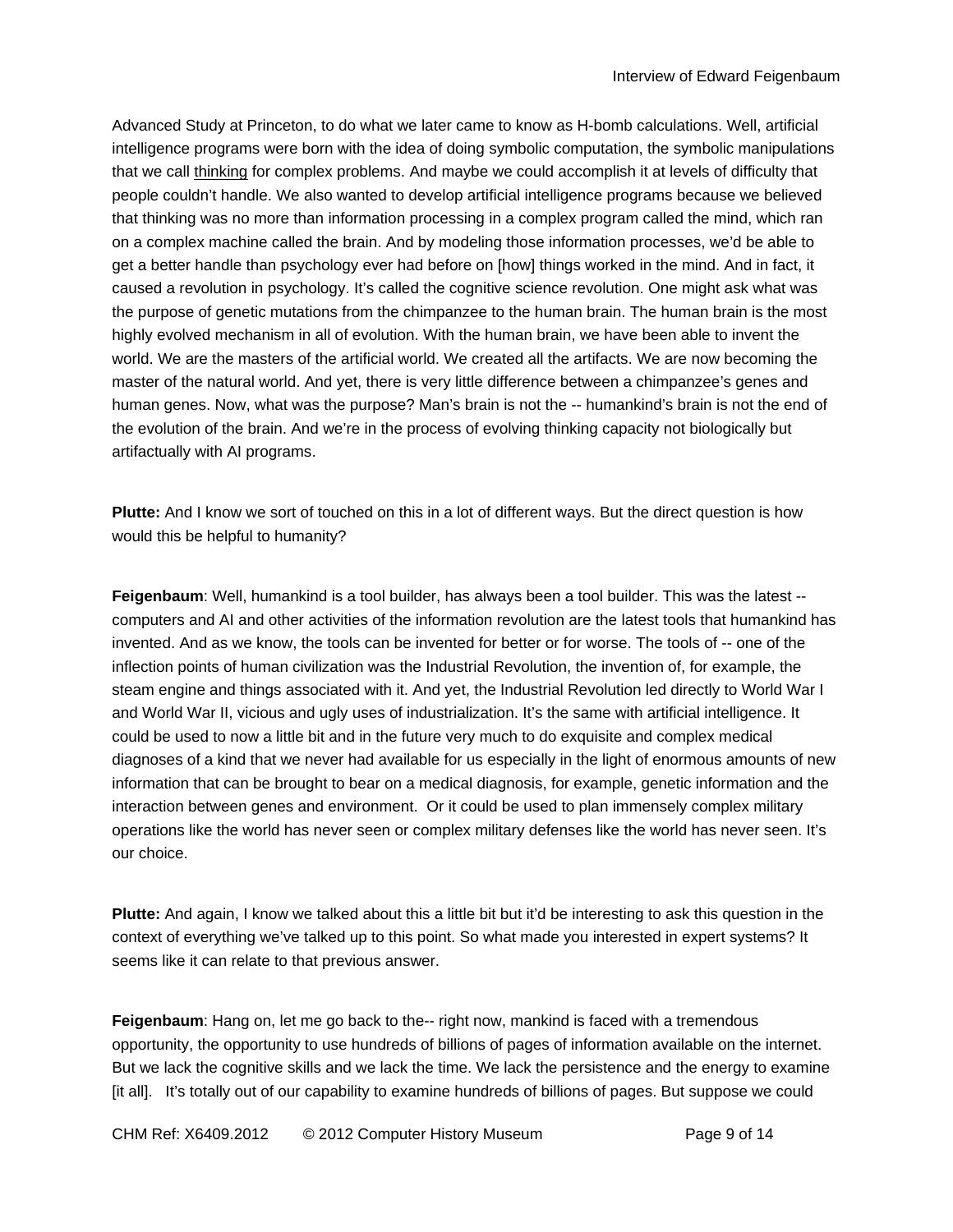use an artificial intelligence program for information extraction, for information ingestion, for information summarization that we could-- suppose there were a very smart program behind a Google search or a Bing search. Just think of the power that that would be to all of us every day. We wouldn't just have to ask questions that involve keywords. We could ask questions that involve concepts. That would be of tremendous use to mankind. Sorry, now ask the question again. I don't think your question made much sense but ask it again.

**Plutte:** Yeah. No, that's why I was going to go to skip to the next one because I think you were starting to touch onto this, which-- and I think you may have just talked about this but what the next big challenge for AI research is going to be.

**Feigenbaum**: <coughs> Excuse me.

**Plutte:** Do you have any water?

<crew talk>

**Plutte:** The other question was about your interest in expert systems. It seems like you could kind of tie those pieces together. You could just leave this on your chair if you'd like.

**Feigenbaum**: I think the other question you asked is better.

**Plutte:** The one I just asked. Okay, if you chose to do that.

**Feigenbaum**: Because I think it's-- the other one is redundant. I've said it five times in different ways.

**Plutte:** Okay. What are the challenges for artificial intelligence going forward?

**Feigenbaum**: Obviously, there are application challenges, moving step-by-step toward this ultra intelligent machine. In the early history of AI, the first 25 years, the research activity was mostly top down driven by high level symbolic reasoning activity, exemplified by chess playing, proving theorems and logic, expert systems. That was the kind of activity that dominated. In the last 25 years, the field shifted around completely or almost completely to a bottom-up view, recognizing patterns and learning things from watching low level signals and putting them together into higher lever hypotheses. We call the whole spectrum the "symbol to signal spectrum." And for a while we were working only on the symbol part of the spectrum. And for the last 25 years, we've been working on the signal part of the spectrum. But these two are beginning to merge. It's becoming important for example, for the autonomous driving vehicles to

CHM Ref: X6409.2012 © 2012 Computer History Museum Page 10 of 14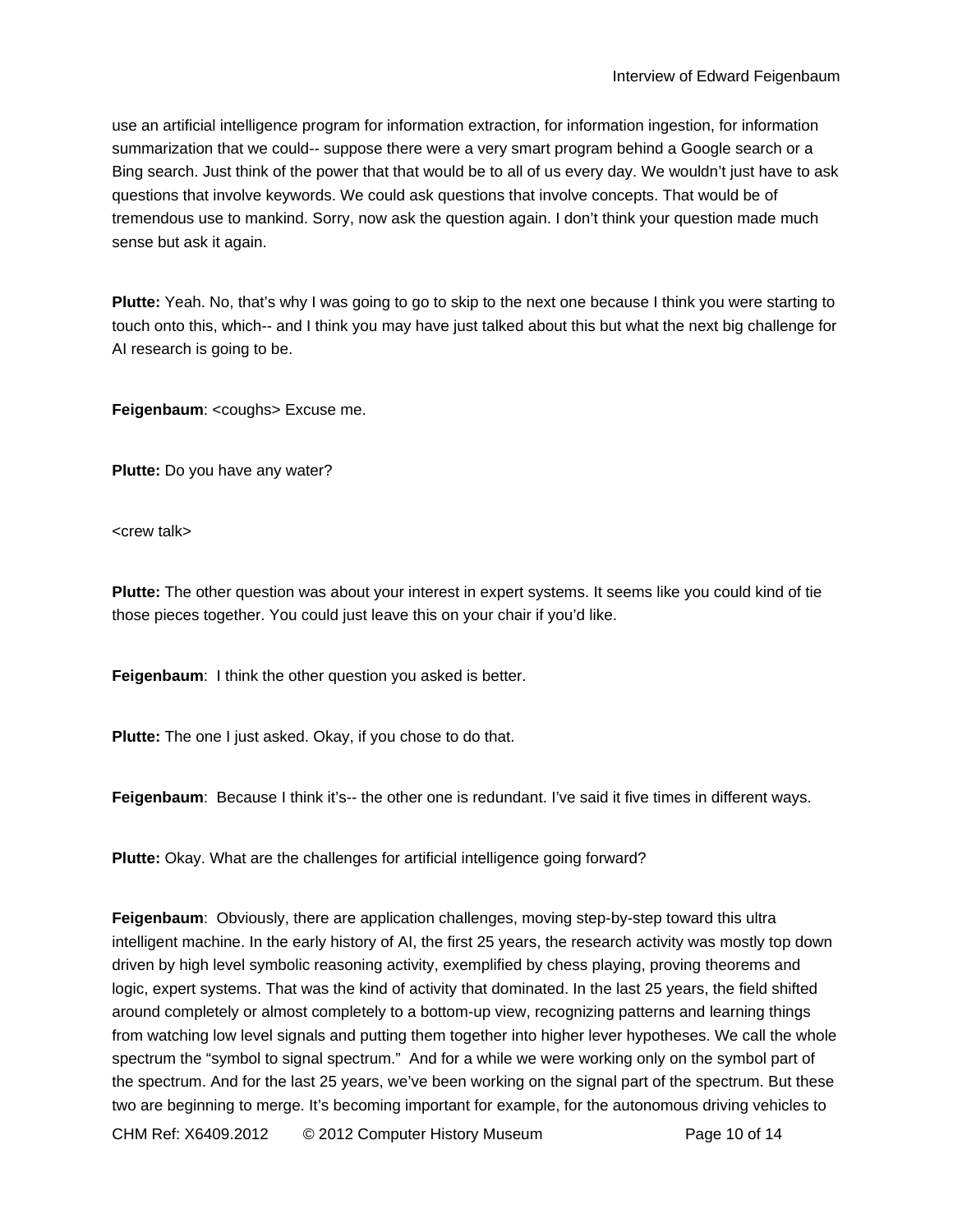not only interpret what their radar and lidar signals mean but also to have a higher level of understanding about the situation in which the car is placed, the streets, the people, the traffic lights, the stop signs, the rain. So the next 10 years will see a major merging of these two streams of activity into a stream called integration. People are now building integrated systems, encompassing both, high level reasoning and lower level signal processing or signal understanding. You can see it in robotics, for example. It's not enough to have a robot that just walks around the floor and knows how to manage its mobility but doesn't know anything about what the world wants it to do. It would be great to have robots with knowledge of the world and some reasoning ability, to be able to accomplish real tasks. And that's the job of the next 10 years, integrated systems. I'm really a big fan of integrated systems because it is a way of guaranteeing that AI remains on the track of the experimental method. As I mentioned, AI has learned almost everything it's learned by the experimental method. And building integrated systems is a way to ensure that the experimental method will continue. It's system building and that's experimental.

**Plutte:** Okay. What do you think is the next big challenge for the technology industry in general?

**Feigenbaum**: My view of the biggest challenge that all of us in information technology face in the next 10 years is communication technology. We have been making major strides in every part of information technology except communication technology. The applications people, the software people, the computer processing people are way ahead of the communications people. I would like to see fiber to every house. I happen to be lucky enough to have, courtesy of a Google experiment at Stanford, fiber coming to my home. It's an absolute game changer. It changes the nature of my use of the Cloud, of the Internet. We're in a desperate situation as it regards communication to mobile devices. We have these absolutely silly things about limiting the bandwidth to individual devices for 10's of dollars a month for a trivial amount of data, 150 megabytes of data or 250 megabytes of data. This is totally ridiculous. And it's partly the communication-technology industry people but also partly the inertia in the proper use of the spectrum that the government for so many years has controlled that is used by so many different parts of our society, including television. We have to overcome that inertia. We have to have some more breakthroughs. There will be no Cloud revolution without a revolution in communications technology.

**Plutte:** This is a slight digression. But we've been talking about here how in many ways, third world countries are ahead of us because they never developed the infrastructure that we have and they have to develop new like cell phone infrastructure. Do you have any thoughts on that? Maybe they're leapfrogging over where we are to the next big thing.

**Feigenbaum**: When you have a major infrastructure and a mature corporate environment, you automatically have tremendous amounts of inertia. It happens at all times. It happened when radio towers were going to replace copper as a way of transmitting phone calls around the United States. But companies had tremendous investments in the copper and the trenches in which the copper was laid. So that put inertia into the process. They were the -- companies like AT&T thought of themselves as switching companies. So when [pioneers of] the early Internet, particularly Bob Kahn and Vint Cerf, went

CHM Ref: X6409.2012 © 2012 Computer History Museum Page 11 of 14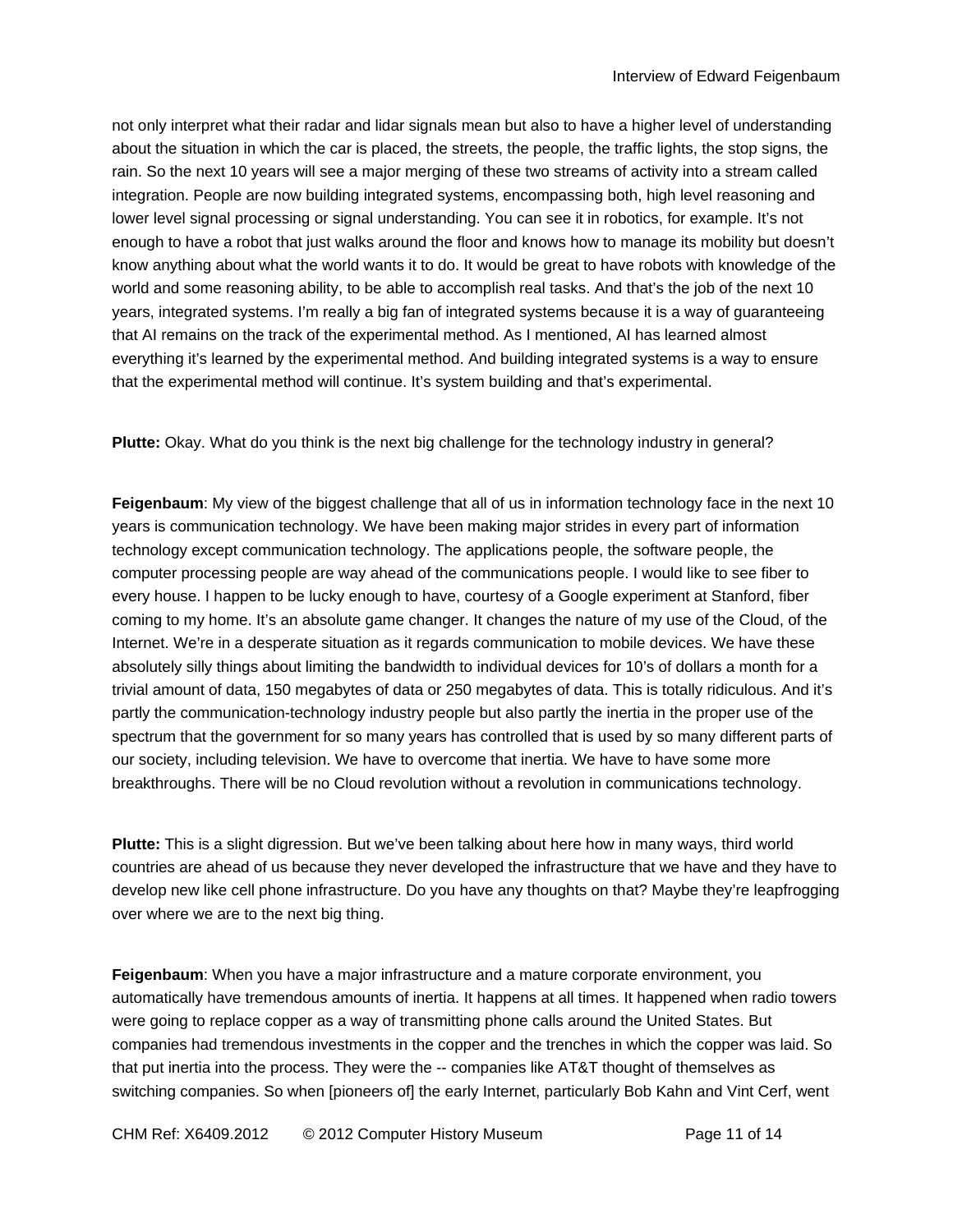around and talked to people like AT&T, the answer was: "Communication is switching. It's not packets." There's always inertia. When you're starting afresh in a new territory like Africa or after some major disaster, you can overcome that inertia simply by leapfrogging it. And that gives a certain advantage. On the other hand, the highly developed corporate structures and highly developed technical environments give us other advantages in capital and scope.

**Plutte:** All right, thanks. What advice would you give to a young person just graduating from high school now?

**Feigenbaum**: Let me talk first about the young people in high school who are heading for college. My first piece of advice is when you get to college, spread your wings as widely as possible. You're there to become a citizen of the world and a citizen of the world of knowledge. There's plenty of time for specialization.

Secondly, look around you and find among the otherwise excellent faculty the few geniuses that are on that faculty and align yourself with those geniuses. Find a way to get those geniuses to allow you to do research on some of their projects. You cannot imagine what you will learn from those geniuses. The unarticulated knowledge that these people have of how to ask the right questions and how to cut through all the brush of a complex search for an answer and how to slice through it in a simple and clean way, that's knowledge that is not knowable any other way. It'll take you years if ever for to develop that yourself.

For people who are not going on to college, let me just say that in every field of endeavor, in every person, there is an expert. There is expertise in every person and in every field. My favorite auto mechanic is really an expert at what he does. That's why I go to him. So learn as much as you can. Spend what AI people once called 10 years of apprenticeship, learning the necessary knowledge to be an expert. Recently, some writers and psychologists have called it -- have converted the 10 years into 10,000 hours. Spend the 10,000 hours to become an apprentice, to learn what you have to learn to be an expert. In a knowledge-based society, expertise is highly valued. And finally, my advice to both of those groups is knowledge has a very short half-life. We are moving very rapidly. What you know will become obsolete very fast. So you have to be a continual learner. You have to dedicate yourself to education all the time, continuously for your whole life until you are no more.

**Plutte:** Great. One final question. What does it mean to you to become a CHM fellow?

**Feigenbaum**: Now, that's where I need you to hold it up there.

**Plutte:** I have it right here.

CHM Ref: X6409.2012 © 2012 Computer History Museum Page 12 of 14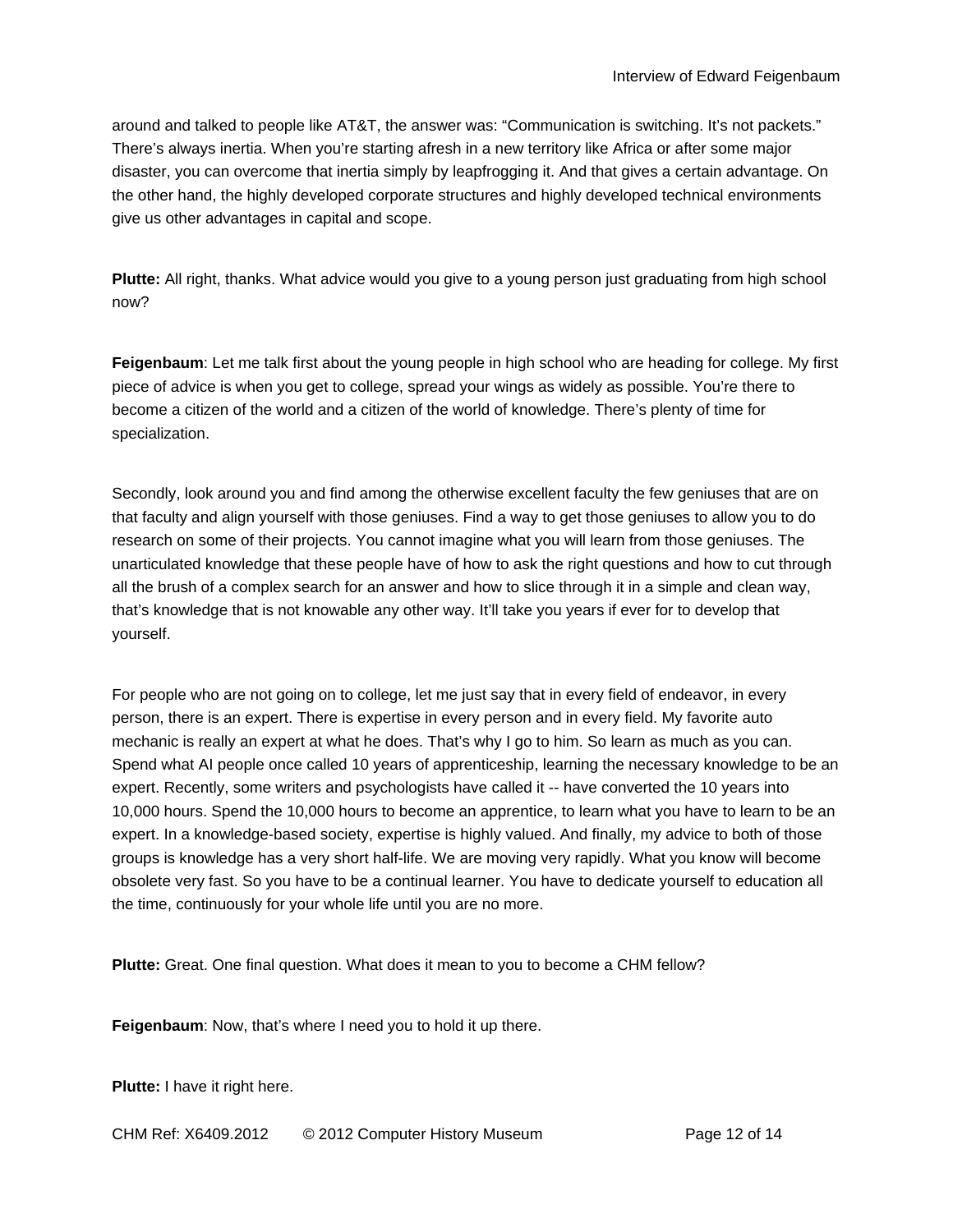**Feigenbaum**: The mission of the Computer History Museum is to preserve and present for posterity the artifacts and stories of the information age.

**Plutte:** I'm sorry, that was me.

<crew talk>

**Plutte:** All right, let's try it again. Here you go.

**Feigenbaum**: The mission of the Computer History Museum is to preserve and present for posterity the artifacts and stories of the information age. I'm very gratified that my story was selected-- got to start over again.

**Feigenbaum:** The mission statement of the Computer History Museum starts out, "to preserve and present for posterity the artifacts and stories of the information age." I'm very gratified that my story was chosen to be recognized as part of that history. I'm also gratified and, to be honest, when I got the news, quite surprised that my story was chosen because [of] the collection of people in the information revolution who made enormous contributions. That collection is so large. It encompasses so many threads of the information revolution. And so, I'm very gratified that I was selected out of that very large and worth[y] group. And finally, I was gratified-- I am humble-- a great deal of humility when I look at the people who have already been elected to the Hall of Fellows. Those people provided the concepts, the ideas, the artifacts, which form the basis for my contribution, that I was able to fit into. And it's really a great honor for me to be able to belong to their club.

**Plutte:** Okay. Well, thank you very much. That was great. Is there anything else you'd like to add? Do you have a question?

**Feigenbaum**: I'm going to say something about expert systems being accelerators of human mental activity but I don't like the world accelerators. If I tell you that -- like I have a big AI program hanging off my belt and it's my power tool. I don't want to call it an accelerator. What's a good word for that?

**Plutte:** I mean it could be a powerful tool. It could be...

**Feigenbaum**: I don't want to use the word tool because I've used it too much. I don't want to call it a rocket engine either because that's cute but it's not…

**Plutte:** After burner.

CHM Ref: X6409.2012 © 2012 Computer History Museum Page 13 of 14